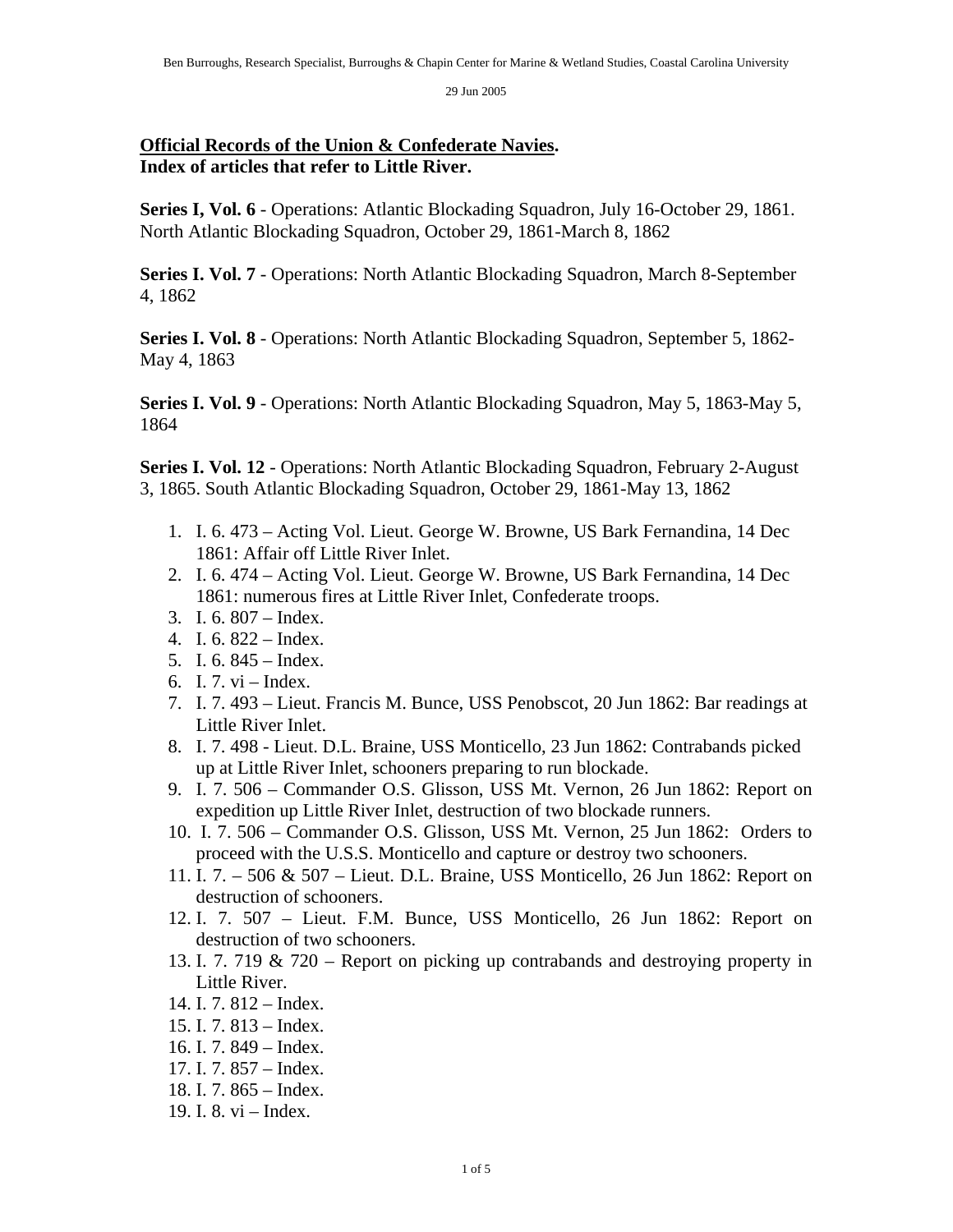20. I. 8. 90 – Report of a schooner running in at Little River.

- 21. I.8. 190 Commander J.M.B. Clitz, 3 Nov 1862: Report of capture of English schooner Pathfinder off Little River Inlet.
- 22. I. 8. 192 Acting Rear Admiral S.P. Lee, US Flag Steamer Philadelphia, 4 Nov 1862: Report on CSS Alabama seen in the area and orders to keep one vessel blocking Little River Inlet.
- 23. I. 8. 234 S.P. Lee: It is essential to keep the blockade of Wilmington and the inlets and coast above and below, large trade carried on through the numerous small inlets on the coast of North Carolina.
- 24. I. 8. 234 Lieut. Commander D.L. Braine, USS Monticello, 24 Nov 1862: destruction of two salt works near Little River Inlet.
- 25. I. 8. 336 Acting Vol. Lieut. E. Hooker, USS Victoria, 29 Dec 1862: Chasing blockade runner at Little River to 10 miles south.
- 26. I. 8. 397 Acting Vol. Lieut. E. Hooker, USS Victoria, 2 Jan 1863: Report of two schooners at Little River, sighting of blockade runner, Confederate cavalry, the Argyle and James Bailey in Little River.
- 27. I. 8. 403 Acting Rear-Admiral S.P. Lee, US Flagship Minnesota, 19 Jan 1863: Report of Lieut. W.B. Cushing's attack on Fort Randall.
- 28. I. 8. 403 & 404 Lieut. William B. Cushing, 8 Jan 1863: Report on attack on Fort Randall.
- 29. I. 8. 417 & 418 Acting Master Hugh H. Savage, US Schooner Matthew Vassar, 11 Jan 1863: Capture of schooner Florida.
- 30. I. 8. 440 Gideon Welles, Sec. of US Navy, 15 Jan 1863: Intercepted Confederate communications mentioning the harbor and anchorage of Little River, SC.
- 31. I. 8. 440 & 441 Charles J. Ost., Office of Ordnance and Hydrography, C.S. Navy Dept., 27 Oct 1862: Report on possible harbors, description of coastline.
- 32. I. 8. 441 Major A.B. Magruder, Care General Rains, Wilmington, NC: description of Little River.
- 33. I. 8. 448 Acting Rear-Admiral S.P. Lee, US Flagship Minnesota, 17 Jan 1863: Refers to the use of Little River by blockade runners.
- 34. I. 8. 494 Acting Rear-Admiral S.P. Lee, US Flagship Minnesota, 2 Feb 1863: Report on Hooker's information about blockade runners in Little River, p 397.
- 35. I. 8. 499 & 500 Acting Master H.H. Savage, US Schooner Matthew Vassar, 3 Feb 1863: Information received from an escaped negro.
- 36. I. 8. 527 & 528 Captain B.F. Sands, US Steam Sloop Dacotah, 14 Feb 1863: Regarding reconnaissance of Little River Inlet.
- 37. I. 8. 529 G.H. Scott, USS Maratanza, 11 Feb 1863: Reconnoissance of Little River Inlet.
- 38. I. 8. 529 & 530 Acting Ensigns James C. Gibney & George Smith, USS Marantanza, 10 Feb 1863: Mentions one company of Confederate infantry and one of cavalry, capture of supplies, 175 Confederates stationed at Fort Randall.
- 39. I. 8. 532 & 533 Captain B.F. Sands, US Steam Sloop Dacotah, 17 Feb 1863: Schooner and steamer at Little River Inlet.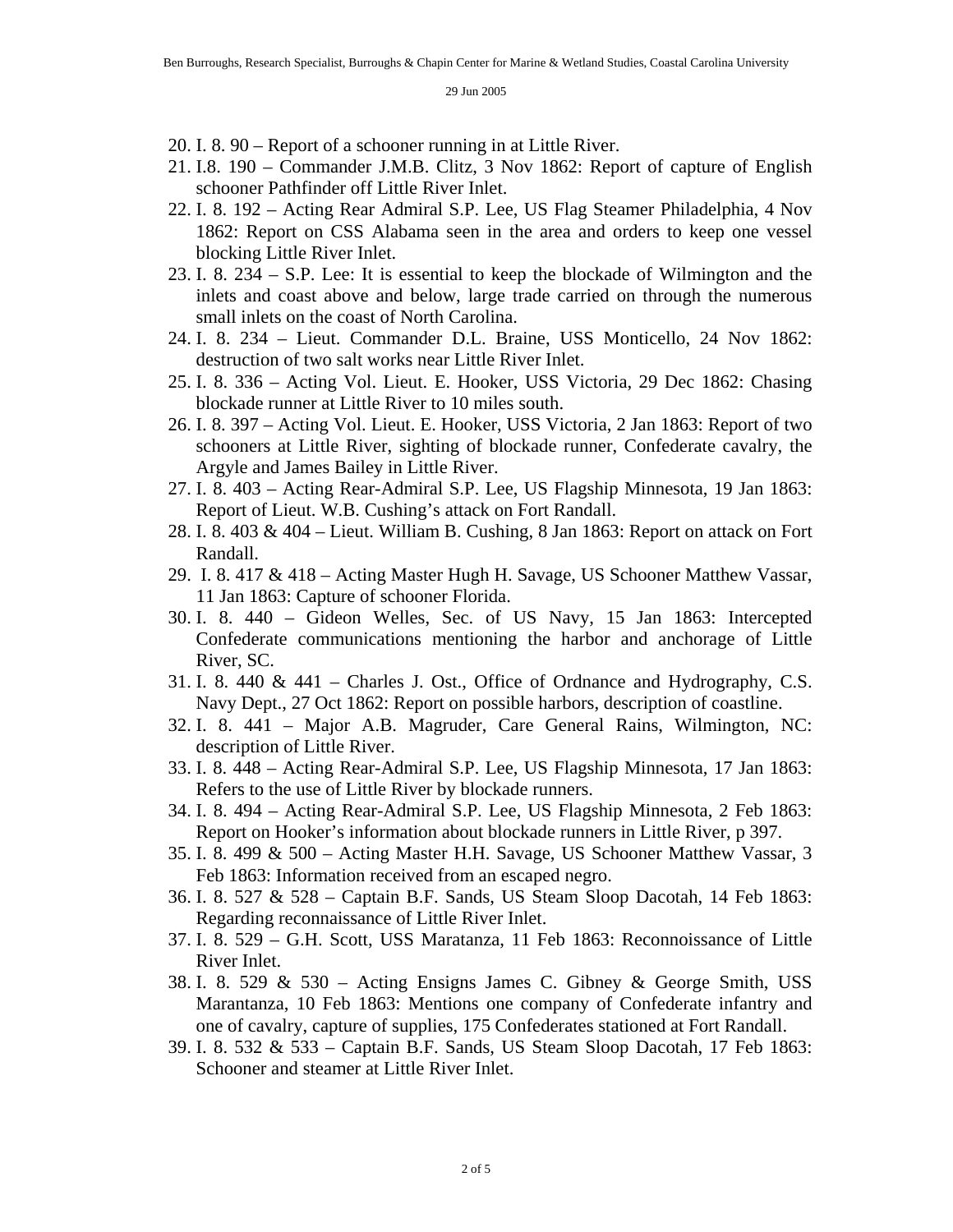- 40. I. 8. 548 Lieut. Commander D.L. Braine, USS Monticello, 21 Feb 1863: Contrabands, schooner in Little River, cargo being sent from Shallotte Inlet to Little River for shipping, Confederate troops in Little River.
- 41. I. 8. 560 & 561 Captain B.F. Sands, USS Dacotah, 23 Feb 1863: Report of unsuccessful attempts to capture two steamers attempting to run into Little River.
- 42. I. 8. 561 & 562 Acting Master H.H. Savage, US Schooner Matthew Vassar, 20 Feb 1863: description of attempt to stop steamer trying to run the blockade.
- 43. I. 8. 562 Acting Master H. H. Savage, US Schooner Matthew Vassar, 23 Feb 1863: Large steamer attempting to run into Little River Inlet.
- 44. I. 8. 562 Acting Lieutenant E. Hooker, USS Victoria, 23 Feb 1863: Large two masted steamer escapes capture.
- 45. I. 8. 568 Acting Master H. H. Savage, US Schooner Mathew Vassar, 25 Feb 1863: Steamer escapes.
- 46. I. 8. 568 & 569 Acting Vol. Lieutenant E. Hooker, USS Victoria, 28 Feb 1863: Signal made "Steamboat approaching". Steamboat passing in the night.
- 47. I. 8. 569 Commander James F. Armstrong, USS State of Georgia, 25 Feb 1863: The English schooner Annie captured near Little River.
- 48. I. 8. 571 Captain B.F. Sands, USS Steam Sloop Dacotah, 26 Feb 1863: Steamer successfully runs blockade into Wilmington. Thought to be the same that was drive off from Little River Inlet.
- 49. I. 8. 585 Acting Master H.H. Savage, US Schooner Matthew Vassar, 4 Mar 1863: Large boat on the point of the island at this inlet, boat destroyed, saw some men come from the log fort on Little River, arms captured by Confederates.
- 50. I. 8. 585 & 586 Acting Master George Drain, USS Minnesota, 29 Mar 1863: Report of destroying boat, Confederates coming from Fort Randall.
- 51. I. 9. 111 Acting Master William P. Rogers, US Schooner William Bacon, 20 July 1863: proceed to Little River and transfer the ammunition, crew, etc. to the T.A. Ward.
- 52. I. 9. 239 Acting Vol. Lieutenant John MacDiarmid, USS Victoria, 15 Oct 1863: Capture of a small sloop a mile westward of Little River.
- 53. I. 9. 365 & 366 Captain W. F. Adair, Steamer Antonica (blockade runner), 20 Dec. 1863: Statement concerning the capture of the steamer attempting to run the blockade, see pages  $362$ ,  $363 \& 364$ , the Antonica was a major steamer.
- 54. I. 9. 367 & 368 Commander John J. Almy, USS Connecticut, 20 Dec 1863: Charts found on board the captured steamer Antonica represent tracks of previous voyages to and from Little River Inlet and to St. Catherine's Sound, Georgia.
- 55. I. 9. 385 & 386 Acting Rear-Admiral, NABS, S.P. Lee, Flagship Fahkee, 4 Jan 1864: While standing up the coast from Little River Inlet a steamer was discovered.
- 56. I. 9. 391 Acting Vol. Lieutenant Edward F. Devens, USS Aries, 9 Jan 1864: While lying within the entrance of Little River discovered a strange steamer, chased south to North Inlet.
- 57. I. 9. 392 Acting Rear-Admiral S.P. Lee, US Flagship Minnesota, 20 Jan 1864: Report on capture of Union sailors by Confederates at the wreck of the Dare.
- 58. I. 9. 392 & 393 B. F. Ficklin & David McNutt, 28 Oct 1863: Charter party of steamer Dare, describes the owners intent.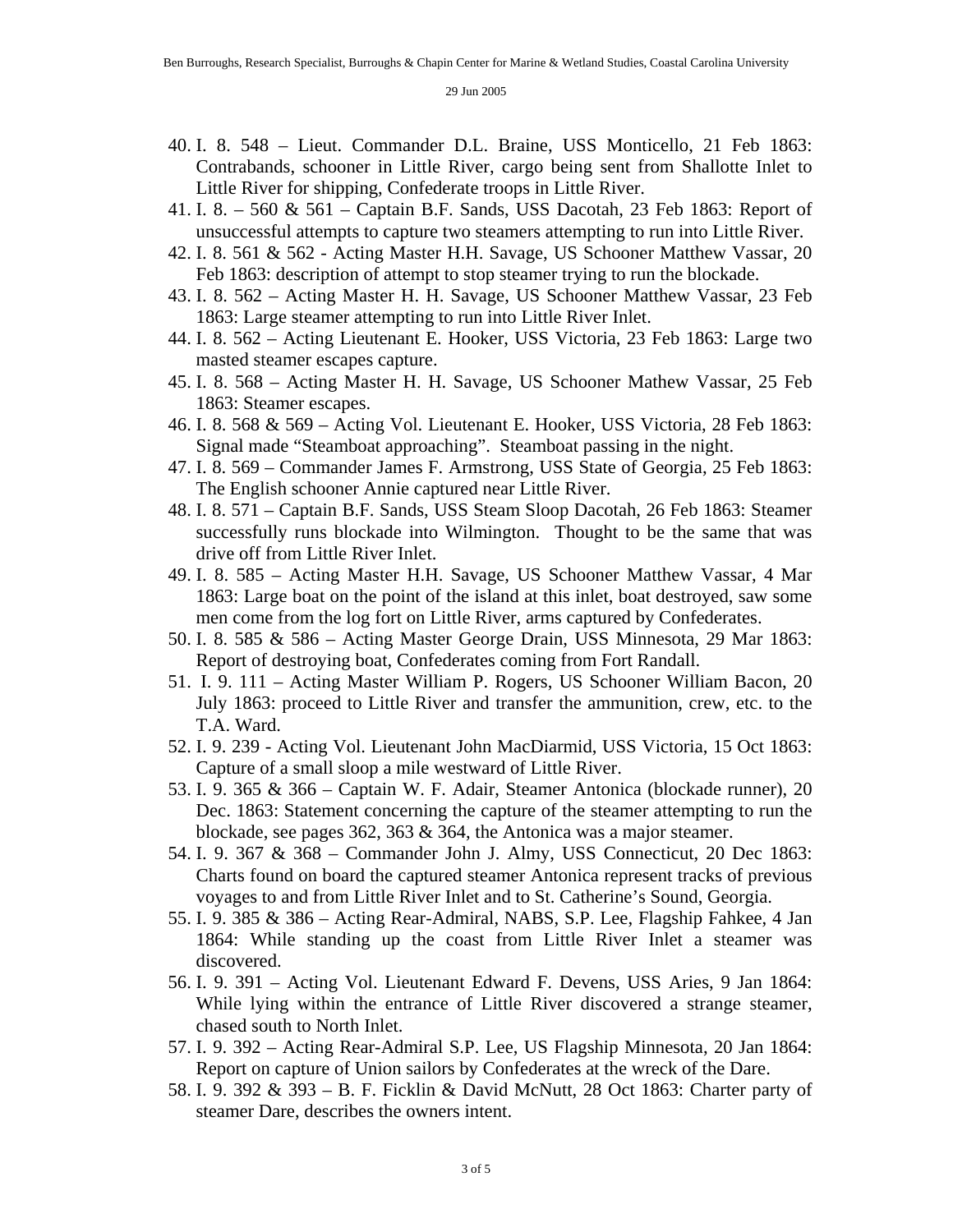- 59. I. 9. 393 Major-General W.H. C. Whiting, CSA, Report on the Dare and capture of 24 Yankees.
- 60. I. 9. 402 Acting Rear-Admiral S.P. Lee, US Flagship Minnesota, 11 Jan 1864: Report of wrecked steamers Ranger and Vesta.
- 61. I. 9. 404 Acting Vol. Lieutenant Edward F. Devens, USS Aries, 12 Jan 1864: Identification of the steamer Vesta wrecked north of Little River.
- 62. I. 9. 409 & 410 Commander John J. Almy, USS Connecticut, 2 Feb 1864: routes of blockade runners.
- 63. I. 9. 499, 500, 501 Acting Rear-Admiral S. P. Lee, US Flagship Minnesota, 23 Feb 1864: Disposition of vessels composing the North Atlantic Blockading Squadron.
- 64. I. 9. 554 & 555 Acting-Rear Admiral S.P. Lee, Flagship Minnesota, 17 Mar 1864: Disposition of vessels composing the North Atlantic Blockading Squadron.
- 65. I. 9. 579 & 580 Acting Rear-Admiral S.P. Lee, Flagship North Atlantic Blockade Squadron, 1 Apr 1864: Disposition of vessels comprising the North Atlantic Blockade Squadron.
- 66. I. 9. 633 & 634 Acting Rear-Admiral S.P. Lee, Flagship North Atlantic Blockading Squadron, 16 Apr 1864: Disposition of vessels composing the North Atlantic Blockading Squadron.
- 67. I. 9. 788 Abstract log of the USS Whitehead, 7 May 1863: Excursion up Little River to Nixon's. ??? Is this SC or NC?
- 68. I. 9. 867 Index.
- 69. I. 9. 869 Index.
- 70. I. 12. v. Table of Contents.
- 71. I. 12. ix. List of Illustrations: map of coast of South Carolina from Little River to St. Helena Sound.
- 72. I. 12. 5 & 6 Lieutenant William B. Cushing, USS Monticello, 7 Feb 1865: Proceeded up Little River to the village with 4 boats and 50 men, placed town under guard, destroyed cotton. The soldiers lately stationed there (at Shallotte) had been withdrawn to assist in the defense of Wilmington. A hundred Rebels still at Lockwood's Folly. The woods are full of deserters.
- 73. I. 12. 57 Rear-Admiral David D. Porter, 1 Mar 1865: Order to stop at Little River on the way to Key West and capture blockade runner.
- 74. I. 12. 89 & 90 Acting Vol. Lieutenant Thomas C. Dunn, USS Montgomery, 25 Mar 1865: blockading coast from Western Bar to Georgetown. Went up river as far as the town.
- 75. I. 12. 94 1 Apr 1865: List of vessels composing the North Atlantic Blockading Squadron.
- 76. I. 12. 117 15 Apr. 1865: Vessels composing the NABS.
- 77. I. 12. 126 26 Apr 1865: Vessels composing the NABS.
- 78. I. 12. 132 Rear-Admiral David D. Porter, Flagship Malvern, 1 May 1865: Turning over the command of the NABS, limits of the command are between the mouth of the York River, Virginia, and Little River, North Carolina, including the sounds and rivers within.
- 79. I. 12. 133 North Atlantic Squadron, Flagship Phlox, 1 May 1865: List of vessels composing the NABS.